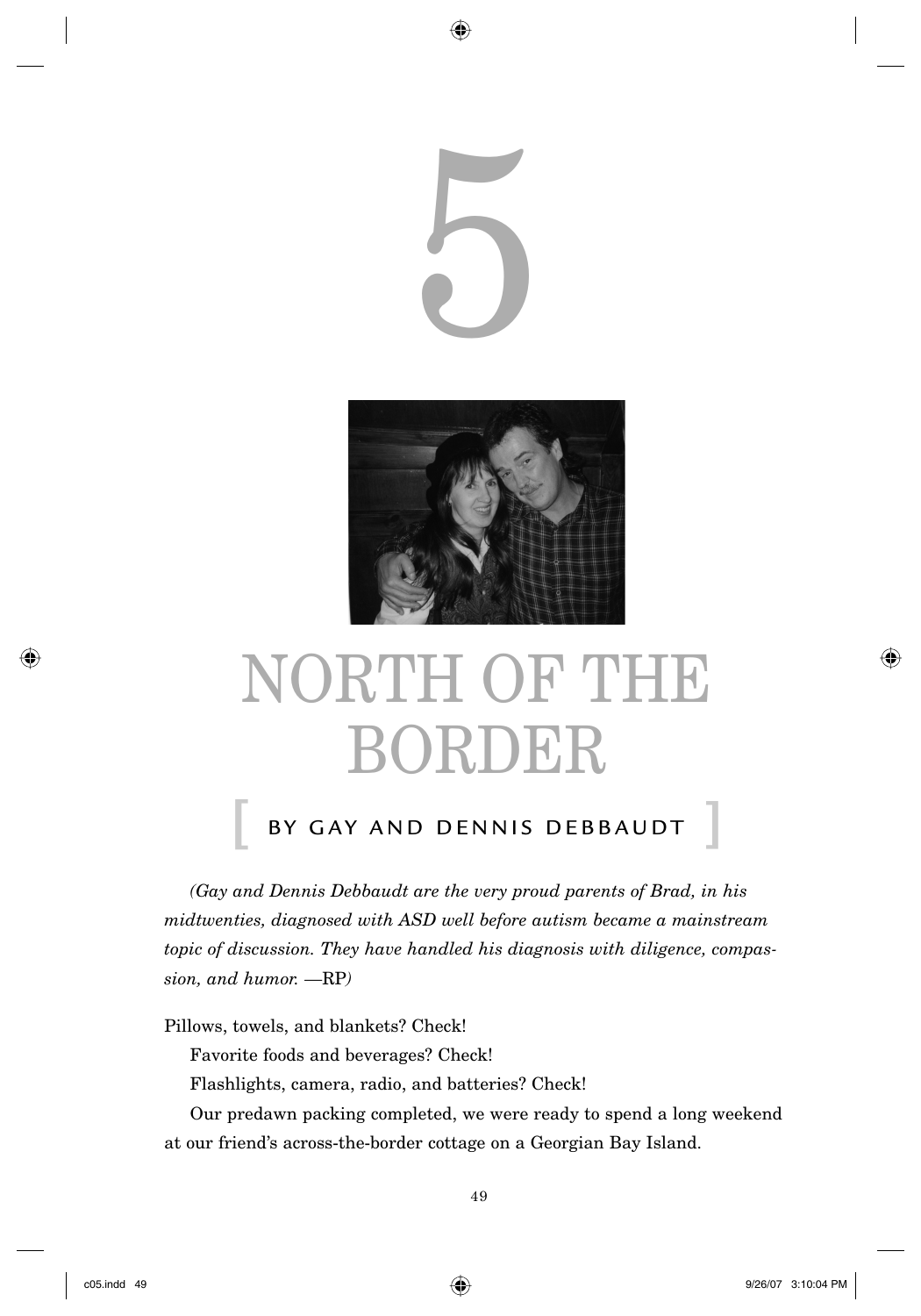The trip in our very cool van would take about five hours. We were taking the back road route along the eastern shore of Lake Huron to avoid the heavy traffic on Ontario's Highway 401. So we drove north from Detroit to Port Huron, where we would cross into Canada at Sarnia via the Blue Water Bridge.

⊕

Welcome to Canada

About fifty minutes into our journey, the brilliant morning sunshine illuminated the beautiful view from the bridge. On our left, Lake Huron's green waters mingled with the clear blue of the Saint Clair River as it flowed under us from the right. Traffic was light on this crisp, clear early summer morning. The Canada Customs and Immigration post came into view as we passed into Canada at the bridge's midspan.

Growing up in border city Detroit, one becomes adept at entering Canada and passing customs. At Detroit - Windsor customs, for example, you wait your turn, pull up to the inspection booth when directed, and answer the standard questions, which are typically directed to the driver's side of your vehicle.

" Citizen of what country? "" Where are you going today? " " Business or pleasure?" "How long will you be in Canada?" "Are you bringing in any weapons?"

We've heard the spiel hundreds of times.

Canadian customs at the Port Huron-Sarnia border was different. You had your choice of pulling up near the booth from either the right or left. There, Canadian customs agents step out of the booth and approach your vehicle, presumably to get a better look.

We pulled the van up to the left and stopped. We were all wide awake and ready for Canadian customs Q and A.

Our van at the time featured two captain's chairs in front and full carpet in the back. The front passenger side was the only appropriate place to plant six-year-old Brad's comfortable child seat. He loved the lofty view.

A pretty, young Canada customs agent popped out, resplendent in her crisp, blue uniform and neat dark blue bowler that featured a gold maple leaf hat badge insignia.

Brad's window was already down for the fresh air when she approached our van at the passenger side window. As she leaned in with a look of

### 50 EMBRACING AUTISM

⊕

c05.indd 50 9/26/07 3:10:05 PM  $\bigoplus$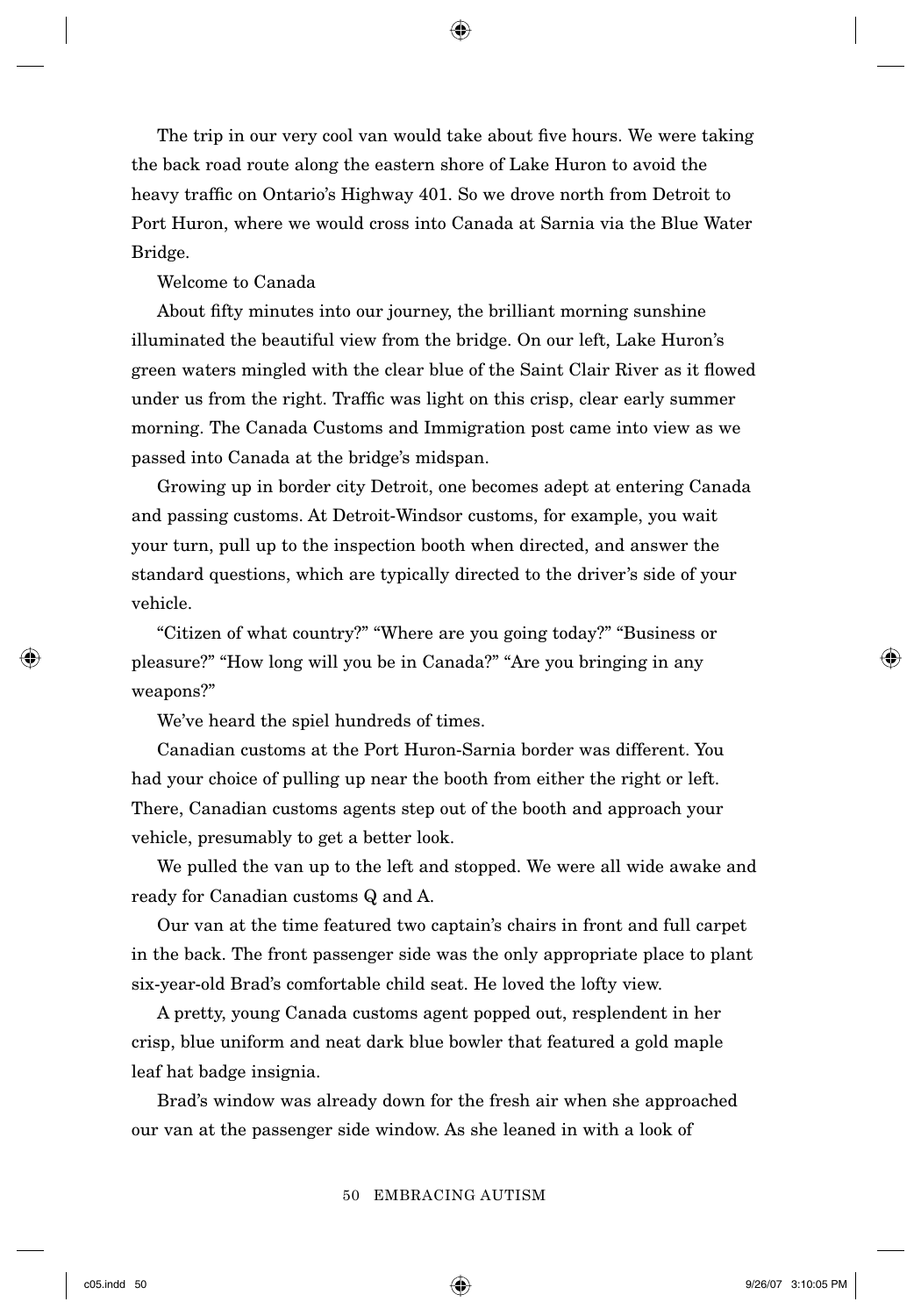confidence about what we expected would be the standard questions, Brad reached out with his right hand and gave her left breast a full and firm grab. Her face showed surprise and embarrassment and was as red as the maple leaf pin on her uniform top.

⊕

She lurched back, and quickly waved us through without a question being asked.

Welcome to Canada!

We laughed all the way to our destination.

We'll never know why Brad innocently groped the customs agent. He'd never done anything like that before, and hasn't since. Was it the sudden invasion of his personal space? Was he reaching out to touch her shiny pin lapel?

Of course, the agent couldn't have known Brad was riding shotgun with a diagnosis of autism. It was something we had discovered only three years before.

## First Steps

That was spring 1987. After months of testing that included videotaped play, games, examinations, and interactions with the staff, we were given an appointment to come to the office without Brad.

The very nice psychiatrist at Children's Hospital of Michigan in Detroit announced Brad's autism in a friendly, matter-of-fact manner: "Your son has autism. There's no cure. He'll always seem odd or different to others, but with special help he can learn some independence skills and, hopefully, learn to read and write. He'll have difficulty accepting changes in his routine. He has a fascination with letters and numbers and will take great comfort in these things since they will never change. There's no way to determine what life will be like for him as an adult, but you, as parents, can make a big difference in how he learns and accepts his autism. "

The doctor suggested we find out all we could about autism and get involved with a support group. He recommended that we take advantage of any special programs the school system offered.

We both grieved and cried during that drive home. It wasn't the first time we had heard the word *autism* associated with Brad. Family and friends

51 NORTH OF THE BORDER

c05.indd 51 9/26/07 3:10:05 PM  $\bigoplus$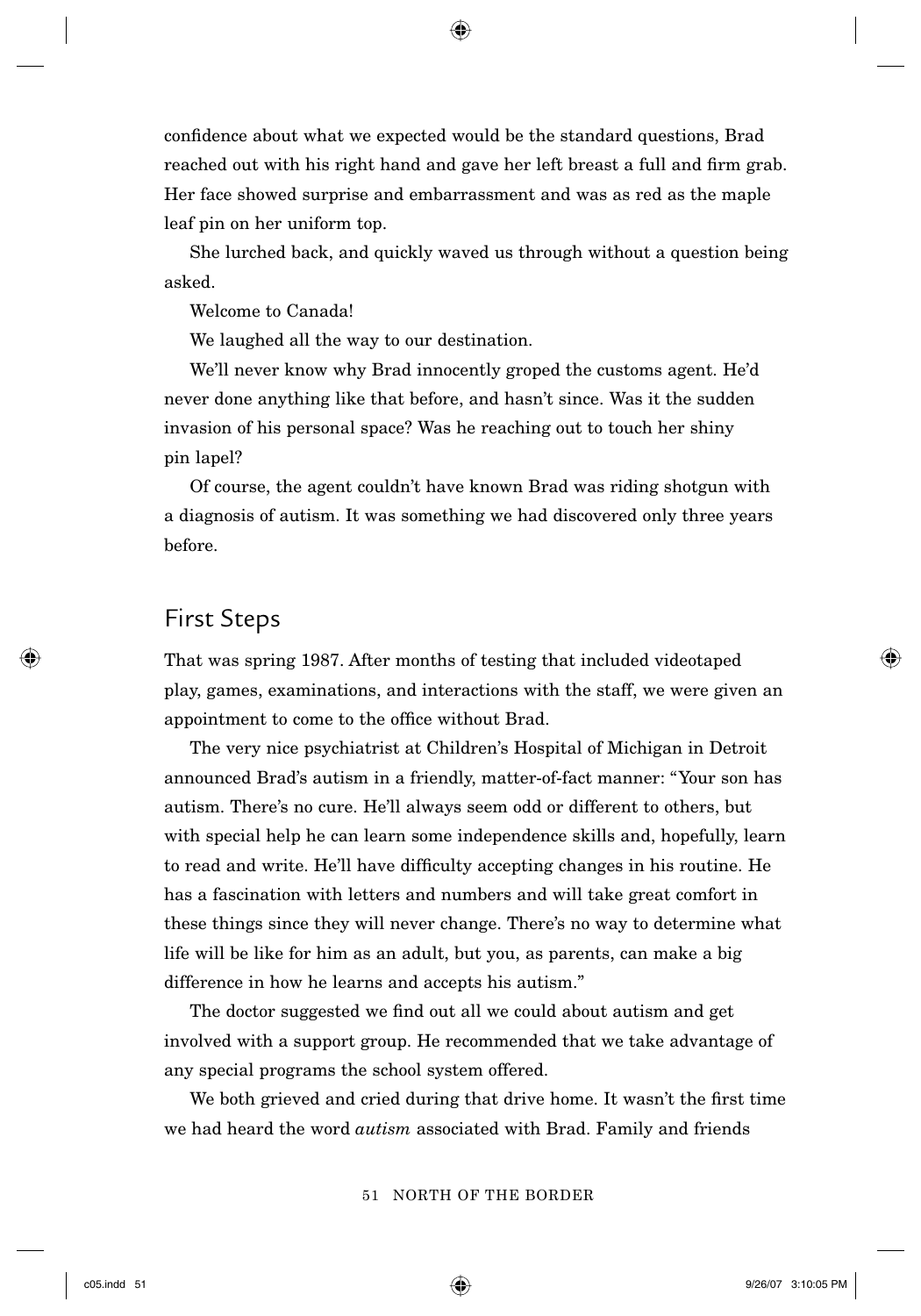familiar with the symptoms of the diagnosis had hinted at it. But you can't really prepare yourself for the day you hear the words spoken with certainty.

⊕

Nonetheless, we quickly reached the conclusion that our attitude toward our young son and his condition in life could make a big difference. It was, after all, his life we were talking about, not ours. We vowed in the car that day to do all we could to educate ourselves and our son about autism. We would find a way to give him every opportunity to live a full, independent life. Autism or not, we would show the world to Brad and show Brad to the world.

We told him he had autism as soon as we got home that day. We explained we would help him learn to communicate and help other people understand his autism. As a three-year-old, we couldn't know what he took in from the conversation, but we've spoken openly about autism in front of Brad ever since. We told Brad that it's OK to have autism and OK to tell other children and adults that he has autism. We also let him know that it would always be his choice to tell others.

## Reaching Out

 $\leftrightarrow$ 

We contacted our local chapter of the Autism Society of America and started attending local meetings, especially keen to connect with the parents and families of teens and young adults. We wanted and needed a glimpse into Brad's future. It felt good to be with other families who had been there and hear from the teachers and therapists who worked with them. They kindly shared their experiences and advice. We learned that no two persons who have autism are alike, yet they have many experiences in common, including educational and therapeutic choices.

The Internet wasn't available to us at the time. Autism bookstores back then could feature only enough materials to fill a card table. So, it was learn what you can when and where you can.

We connected through the support group with a savvy Detroit public schools autism consultant. While discussing Brad's future, she offered us some sage advice: "Don't worry about anything he's doing now that won't matter when he's an adult. Worry now about what he's doing that will get him in trouble when he's an adult."

52 EMBRACING AUTISM

c05.indd 52 05.indd 9/26/07 3:10:05 PM /26/07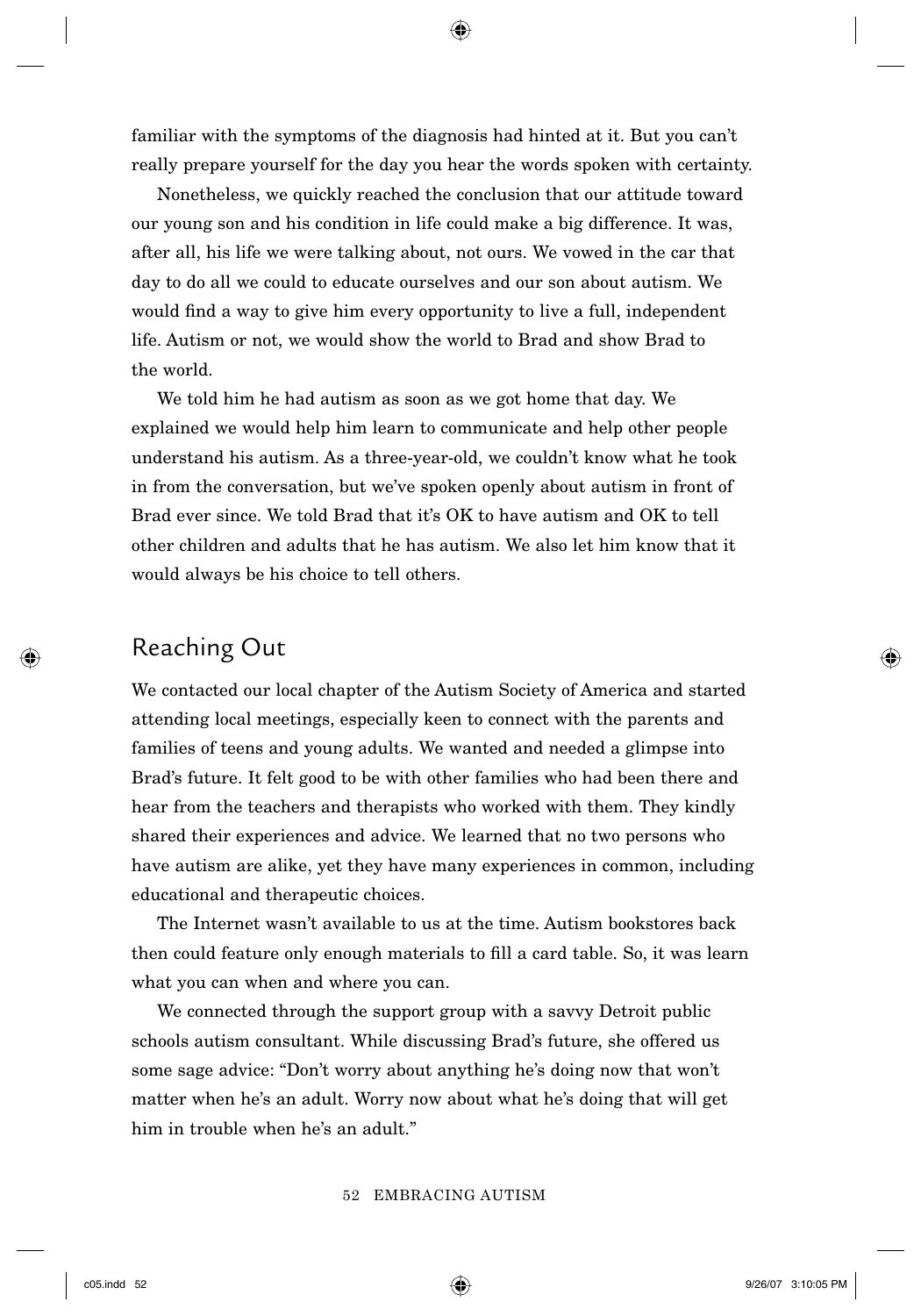Great advice, we thought. Don't sweat the small stuff.

Of course, we took advantage of all the speech and language, physical, sensory, and occupational therapies offered by school district professionals. We supplemented that with private therapy. We desperately wanted Brad to be able to understand the words and ideas that came from the pages of books and the mouths, facial expressions, and body language of others.

⊕

We also invested a lot of patience and time with pediatricians who treated his symptoms of a bad rash, diarrhea, and weight loss without looking for the cause. On a recommendation from a friend, we went to see her holistic doctor, who recognized it as a tough intestinal yeast infection. He told us that Candida albicans infections were not uncommon for children with autism. Brad was put on a sugar-free, yeast-free diet; we joined him to make it easer for him. Brad was also put on active cultures, acidophilus, and bifidus. His symptoms improved within days, and to our surprise so did his behavior and learning progress. We all developed an affinity for cashew butter on rice cakes.

We spent money we hadn't earned yet to give him auditory integration therapy.

We subscribed to the belief that if a treatment, therapy, or educational program didn't hurt him—and if we believed it might help—then it was OK to give it a try. It's OK to make a mistake. We also came to understand that it was all right to stop something that wasn't working.

Patience is a concept we've always believed in. We were patient with the therapies and specialized teaching methods, and Brad was patient with his parents' and teachers' skills in making them work for him. Developing patience with and for each other is not only a concept but truly a virtue.

Brad needed an aide during those early years in school, but this was something we could not afford. So Gay set aside her career as a professional seamstress to take a job as a teacher's aide for another classroom to free up an aide for Brad at the Montessori school he attended from kindergarten through sixth grade. This allowed Brad to have an early one-on-one teacher's aide and gave Gay and the teaching staff the opportunity to quickly identify and address learning and social issues before they became too onerous to resolve.

#### 53 NORTH OF THE BORDER

⇔

c05.indd 53 9/26/07 3:10:05 PM  $\bigoplus$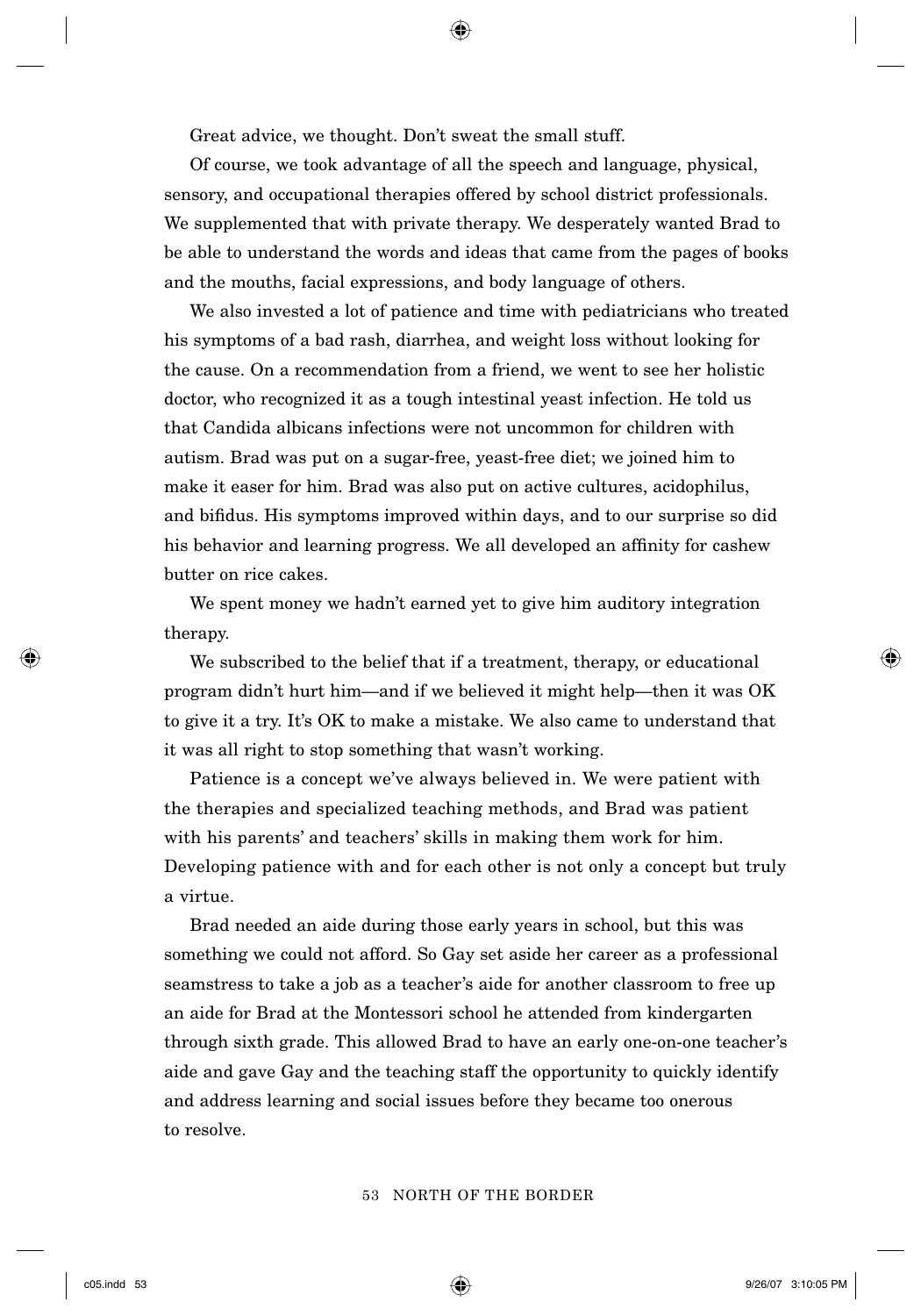## The Learning Curve

Our children may be more resilient than we think. It's not easy to gauge progress when you're involved in a day-to-day learning process, and it doesn't come fast; but it does come. Progress didn't happen overnight. With parents, teaching staff, and especially Brad all working together, we made it work.

⊕

He learned to read the books he loved to have read to him as a youngster. With help from school and private specialists, his shaky, left-handed handwriting improved. He slowly learned to take turns on the playground. He excelled in art and music. He was learning how to learn. Of course, we were all thrilled.

Then we remembered what the autism consultant told us just after receiving the diagnosis. Was the academic learning the big stuff, or the small stuff ? Were we focusing on the academics too much? Would it matter during his adult life if he added two plus two and came up with five? After all, we hire accountants to prepare our taxes and rely on the talents of many others for the services of a lifetime.

Were we worrying enough about the things he was doing now that would get him into trouble as an adult? Would it be acceptable, for example, for him to grope a customs officer? hug a stranger? cut in front of a husband to talk to the man's wife? How would he react when a police officer suddenly appeared on the scene? Would he understand a sexual come-on? Would he be able to tell the difference between friend or foe?

Perhaps this was the big stuff after all!

To improve his community life skills education, Brad learned how to ride a bike and stay on the sidewalk. We practiced crossing the street, teaching the significance of street signs and traffic lights. We took frequent trips on public transportation: buses, trains, even on a plane. We took trips to see family and friends, to restaurants, to ball games at Tiger Stadium, and to shopping malls.

Two incidents, however, made us reflect again on the big stuff.

One was when my son disappeared while we were visiting my brother's house. He was found after a frantic fifteen-minute search, only after my brother's neighbor stepped out of her house and with a grin on her face

#### 54 EMBRACING AUTISM

 $\leftrightarrow$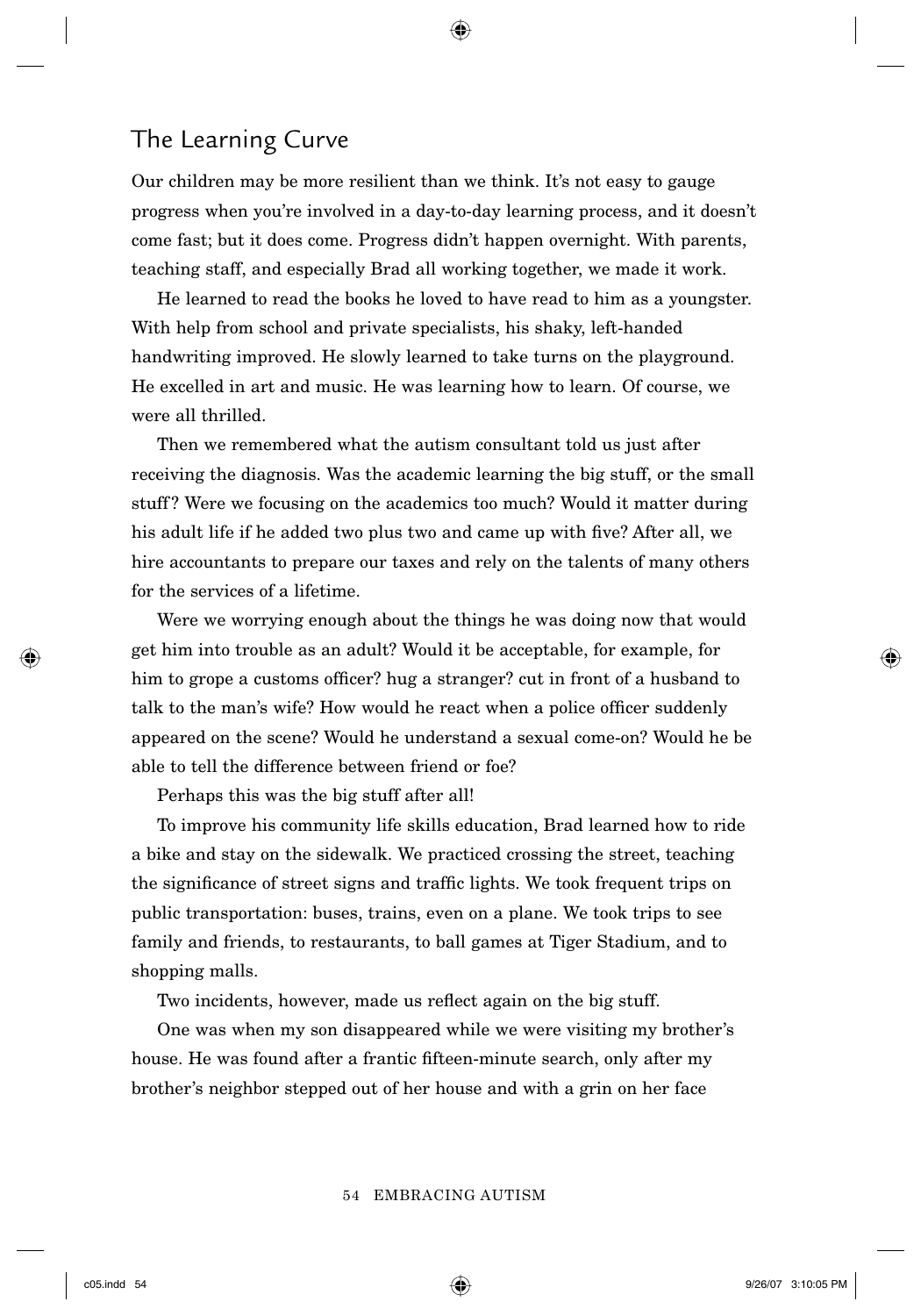called out to us, "Is this yours?" as she displayed my young son proudly in her arms.

⊕

It turned out that as we were greeting my brother's family on their front porch, our little guy walked through their house and went out the back door and down three yards into the back door of the neighbor's house. The neighbor found a complete young stranger in her family room playing contentedly with her own kids' toys.

## Walking the Line

Another important incident happened during one of those shopping trips as we were stopped and quizzed by mall police on suspicion of child abduction. This was what other shoppers had observed and reported to police when they saw Dennis struggling with Brad during a behavioral meltdown inside a toy store.

These incidents rang a bell for us. What would the police have done if they arrived to find Brad as an adult alone, throwing a tantrum in a store? What would happen if, as an adult, he wandered into an unsuspecting neighbor's home? Would the neighbors grin and bear the intrusion from a strange man? Probably not. It would be more likely for police to respond.

What this meant for Dennis was an unexpected career choice: educating law enforcement about autism. Researching, reporting, and producing training videos and tools about the interactions between children and adults who have autism and law enforcement professionals is now a reality for Dennis.

For Brad, these life skills lessons started early. We created simple, printed rules that we signed and posted on the refrigerator:

- You can't push or hit other people.
- You can't destroy your property or the property of others.
- You can't say you are going to hit or destroy property.

Brad asked what would happen if he did. We could have said, " Oh, you won't be able to play with your favorite toys or watch your favorite video." Instead we remembered the big-stuff advice (what if he did this as an adult?).

#### 55 NORTH OF THE BORDER

⇔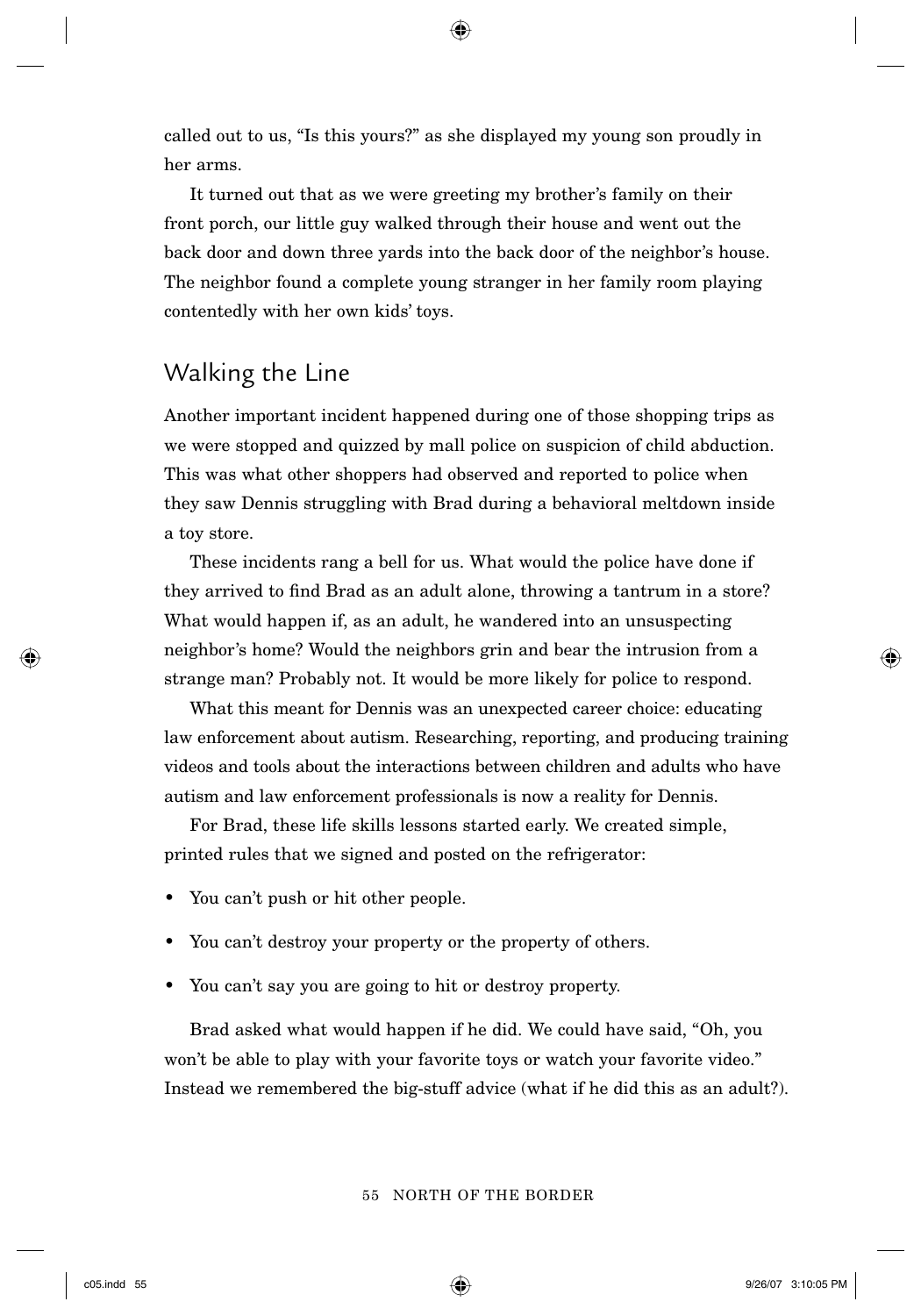Our answer reflected the adult reality of such behavior: "You'll go to jail," we replied.

⊕

An eight-year-old, Brad asked questions about jail. We told him in plain terms that jail is a place where you have no choices about what you do, what you eat, where you can go. We offered to take him on a tour of a jail. We even drove by a correctional facility. He saw the concertina-wire-topped fences and decided that he didn't need a tour.

Of course, we didn't hound him or pound this into him. We didn't remind about the rules when he got into a little trouble. We talked about the rules occasionally, never in the heat of the moment, and included ourselves as people who needed to follow them. He got it, and he follows them religiously to this day.

## Developing Empathy

We were married at downtown Detroit's historic Saint Bonaventure Chapel, a nineteenth-century building located little more than a stone's throw from the Detroit River. This was also where Brad was baptized. The remains of Father Solanus Casey, Detroit's healing priest from the 1930s through the 1950s, are interred in the chapel. The Roman Catholic Church is considering Father Solanus for sainthood.

When we told Brad about the chapel's midweek, early-afternoon healing service, he wanted to go. We attended the healing services for about a year. After a short prayer, the informal service offered the opportunity for those in attendance to raise their hands and talk about spouses, sons, daughters, relatives, and friends in need and ask for the group to pray for them. Brad preferred to sit away from us during these services. He wanted to meet new people; he did, and he was very popular.

Sometimes Brad would bravely raise his hand to ask for a prayer for a new friend he was sitting next to. As the priest came around to pray for each parishioner, Brad would touch the priest and the person's shoulder next to him. This would create a special, physical web of people praying for one another. We could actually see the web from where we were sitting, oftentimes teary - eyed. Brad is very spiritual. Just short of a miracle, the whole experience helped improve his communication and social skills. There is nothing like the power of prayer.

#### 56 EMBRACING AUTISM

⇔

c05.indd 56 05.indd 9/26/07 3:10:06 PM /26/07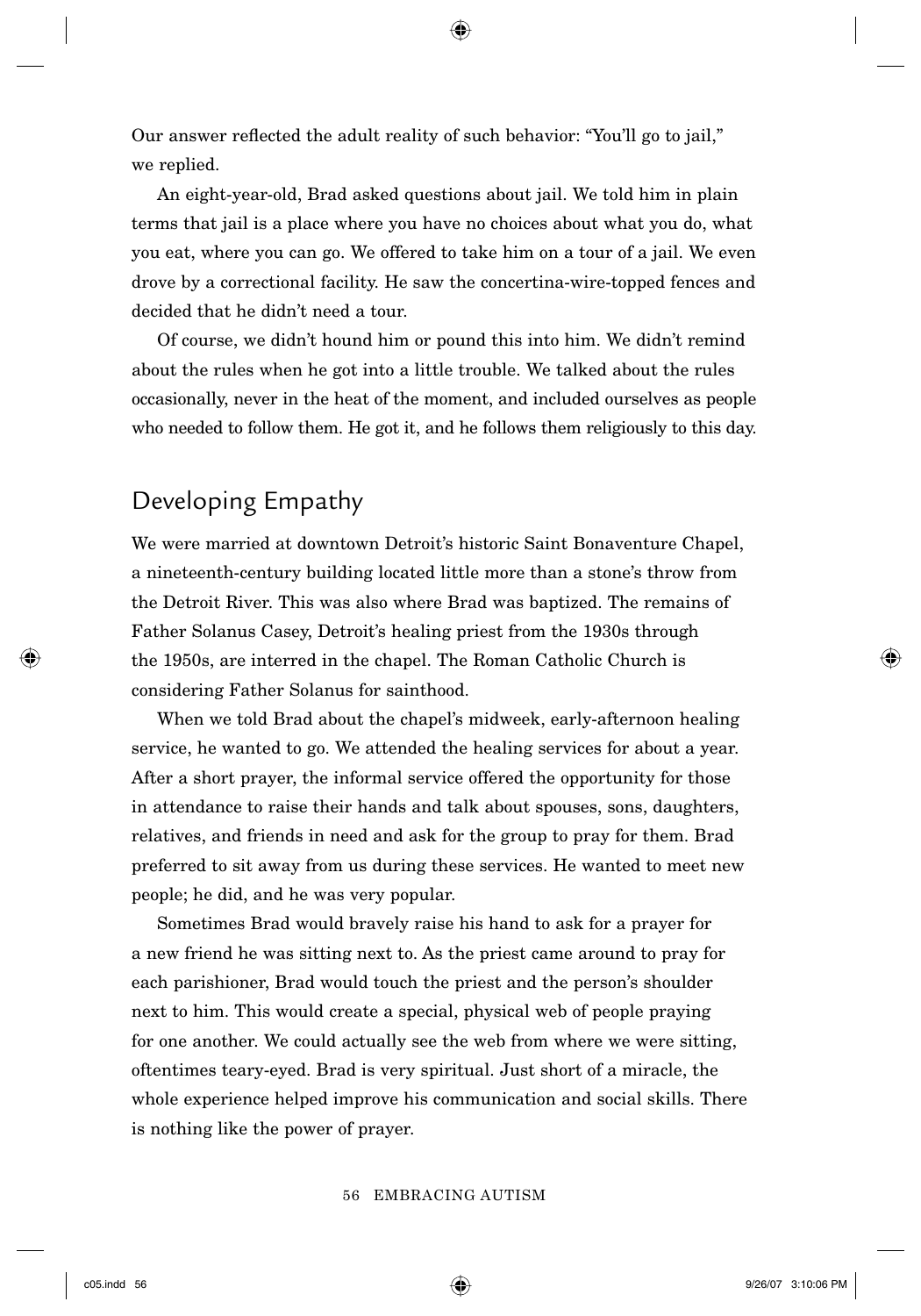## Academic Life

We learned the value of developing good relationships with educators early on. Brad wanted to do well in school, but challenges — ranging from being left-handed to discovering the hidden meaning of stories in his "Great Books" class—were very difficult for him. Classes that required memory skills such as Spanish, Chinese, and music came easier.

It was also very helpful for us to learn the rules of the Individuals with Disabilities Education Act (IDEA) and the in and outs of working with educators to develop Brad's annual individual education plan (IEP).

While Gay was occupied with Brad's everyday care and the nightly rituals of homework, Dennis went to IDEA and IEP parent education classes. As a result, we gained a better understanding of the rules and realized that parents and educators truly have the same goals in mind: the best interests of students with disabilities.

Sure, there were contentious meetings over the years. But the training and positive partnerships that developed gave both sides to the ability to dismantle or work around any roadblocks. We learned that what's reasonable and fair for everybody in a meeting room is often what's workable and doable in the classroom.

When it was time to move on from Montessori, we wanted and needed Brad's input about where to attend high school. Brad chose a public school for students with autism. He was intrigued with the idea of attending a school where no one would tease him for being different, a school where, as he put it, "They know about autism." Brad had never attended a centerbased school, but the reasons for his choice were sound. He would go to a school where they got autism.

During a visit to the school while class was in session, Brad asked Gay to come meet a new friend. Brad's friend was sitting on a bench in the hallway as school was letting out. As Brad and Gay approached him, he looked away from us and rocked back and forth. Brad said, "I would like you to meet my Gay. "

While still looking away and rocking, to Gay's surprise this young man extended his hand to shake hers. Brad later told us his friend didn't speak at all, but he understood everything. The teachers knew this all too well. They

57 NORTH OF THE BORDER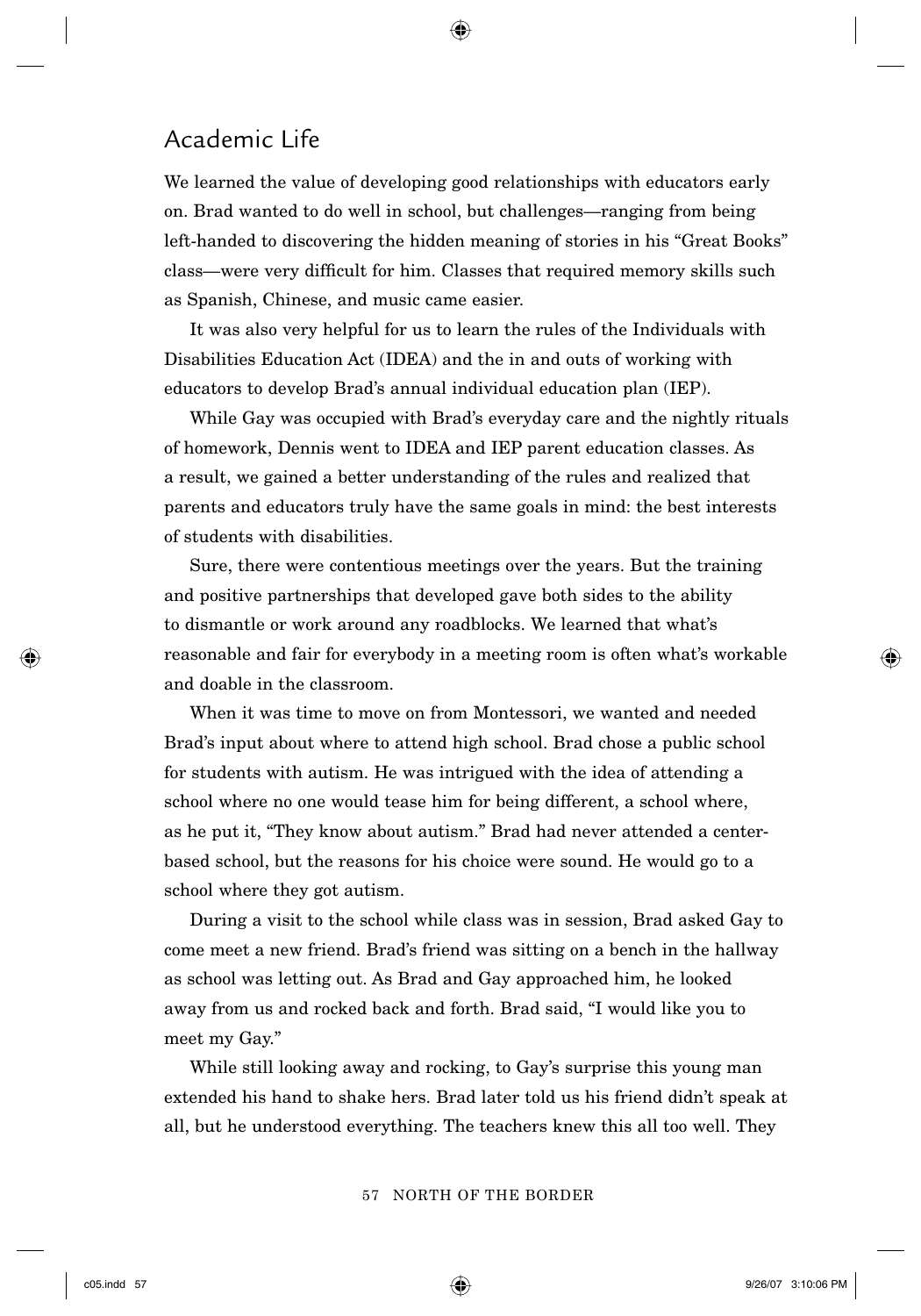taught all subjects and social skills in the belief that their students would eventually get it—and they did.

Brad learned the value of patience, empathy, and sympathy. He was neither the first, nor more important the last, person to get it socially or emotionally. By making friends with other students with autism, his personal understanding of the condition quickly expanded. He learned the lessons of patience, empathy, sympathy; he learned to advocate for himself.

In addition to academics, the school also offered life skills and vocational opportunities. Brad worked at a nursery and a hospital. He tried things he had resisted in the past, such as field trips to Toronto, museums, and the state Capitol. He found out he could have fun with people who knew about and accepted his autism. Brad's three-year experience at this school broadened his vocational, social, and academic horizons beyond anything we could have imagined.

## Sharing the Wealth

Brad's last two years of high school were in an inclusive environment in Florida. Although the new kid, he was one of only a few students with autism who had ever attended that school.

We had moved to a fast-growing region of the state and into a school district where autism was still something they were learning about. Since Brad was in an inclusive setting, we and district administrators—of course, with Brad's approval—agreed that students and staff would benefit from an autism awareness inservice session. We feel strongly that informed students are more likely to accept a peer who has autism.

We offered to talk with Brad's classmates about autism and the fact that Brad had it. Our offer was accepted.

We were given about fifteen minutes to explain autism and tell a little something about Brad to the other students. We knew from experience that to get accommodation for something people have to know that they need to accommodate. We knew that Brad required some extra eyes and ears to keep him safe on the campus. We also knew that isolation due to disability is a reality families live with every day.

So, to create some accommodations and hopefully a friend or two for Brad, we made isolation owing to autism a part of our talk.

### 58 EMBRACING AUTISM

c05.indd 58 05.indd 9/26/07 3:10:06 PM /26/07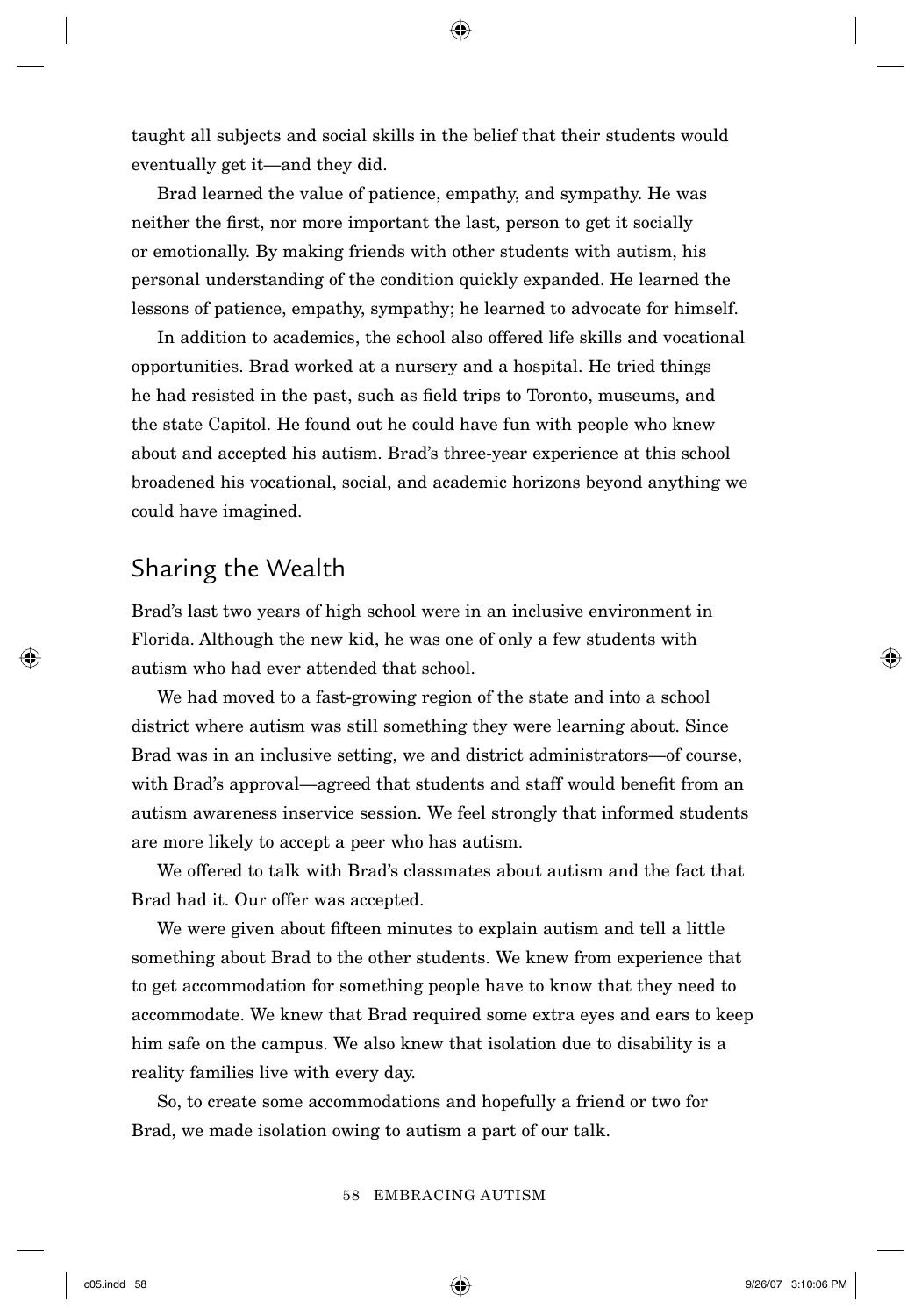To explain isolation, the class was asked how times over the last month a friend had dropped in on them or given them a call at home, or how many times they saw a friend in the community and hung out for a while.

⊕

One of the girls who raised their hand responded by saying, "Oh, maybe, like ... a hundred." Many others nodded in agreement. The male response was summed up by one fellow who said, "I dunno, maybe ten or fifteen."

The class was told that Brad had had about ten or fifteen contacts like that *in his lifetime*. Social isolation is a reality for many young people with autism. Social contacts that aren't a result of an IEP meeting or plan developed to get peers to interact with them, that is, naturally occurring social contacts, are hard to come by.

The talk did the trick. His classmates learned something about autism about someone in their midst who had it. With disclosure, Brad's social contacts increased.

A gang-color-wearing classmate took an interest in Brad. When Dennis learned of this, he approached the young man at a school basketball game. The fellow told Dennis that Brad was an interesting guy. Dennis asked the young fellow to keep an eye on Brad at school, so that other students who didn't know him might not take his autistic mannerisms (standing too close, talking too loud, or not getting what was said to him) as an act of defiance or sign of vulnerability.

He replied, "Don't worry, Mr. D. Nobody's gonna bother Brad." Amazingly, no one did.

Brad took drama class and produced an acclaimed music video seen by many at the school. This got him instant recognition as a cool peer. He became a semicelebrity for that short video. He heard his self-proclaimed nickname, "Fumbles," in the hallway from people he did not know. Student athletes, girls, and others became school friends.

## Into the Future

Brad's credits from up north were approved at his new school, and he took night classes and worked with tutors to be able to pass the requirements necessary to earn his high school diploma. Though never easy, and always exhausting for him, all those years of hard work paid finally paid off.

59 NORTH OF THE BORDER

⇔